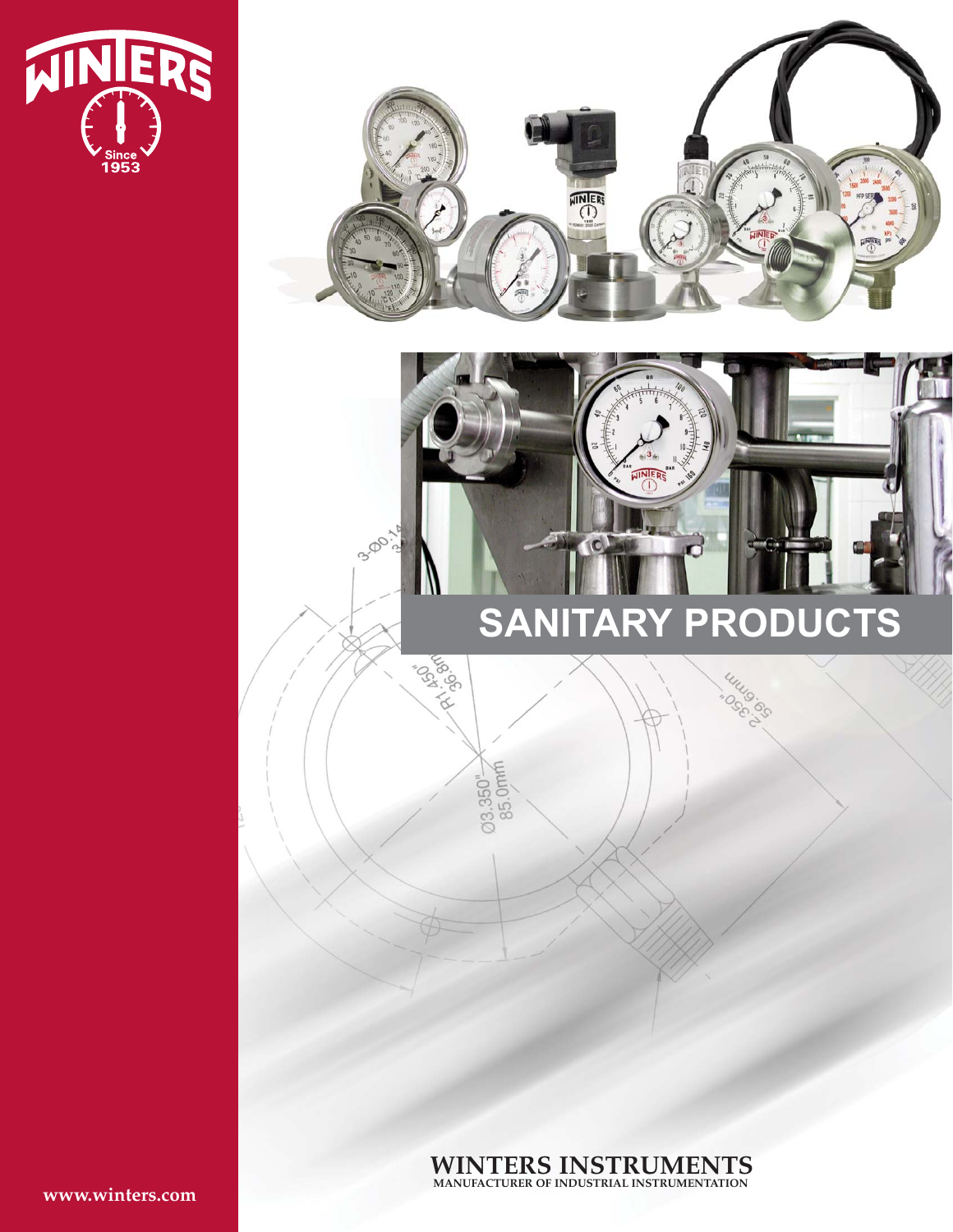



# **PPG 3A Pharmaceutical Sanitary Gauge**

This pharmaceutical gauge is built to withstand the harshest of sanitary applications. PPG comes standard with a crack and break resistant polycarbonate lens, an external re-zero feature and wetted parts with an Ra=8 microinches finish. The gauge can be cleaned/steamed in place and is autoclavable. PPG is suitable for demanding pharmaceutical applications requiring strict sanitary instrumentation features and 3A approval.

**Dial Size** 2.5" and 4" **Case** 304 SS, polished **Accuracy**  $\pm 0.75\%$  of full scale<br>**Range** Vac to 600 psi Vac to 600 psi **Connection** 1.5" or 2" Tri-Clamp® bottom or back **Ambient Temp.**  $40^{\circ}$ F to  $140^{\circ}$ F ( $4^{\circ}$ C to  $60^{\circ}$ C) **Process Temp.** 0°F to 250°C (-18°C to 121°C)

# **PAG Premium Series 3A Sanitary Gauge**

PAG is a stainless steel sanitary gauge that comes standard with a food grade glycerin fill but can also be filled with mineral oil, silicone or Neobee-20. A built in an externally accessible rezero feature is standard. The lens is a 3/16" thick polycarbonate that is crack/break-resistant and wetted parts have an Ra=8 microinches finish. Winters PAG is autoclavable and is designed to be cleaned/steamed in place. PAG is capable of withstanding the harshest of 3A sanitary applications.

| <b>Dial Size</b> | $2.5$ " and 4"                                   |
|------------------|--------------------------------------------------|
| Case             | 304 SS, polished                                 |
| Accuracy         | ±0.75% of full scale                             |
| Range            | Vac to 600 psi                                   |
| Connection       | 1.5" or 2" Tri-Clamp <sup>®</sup> bottom or back |
| Ambient Temp.    | 40°F to 140°F (4°C to 60°C)                      |
| Process Temp.    | 0°F to 250°F (-18°C to 121°C)                    |
|                  |                                                  |



#### **PSQ Quality Series Sanitary Gauge**

This high quality PSQ Series is a 3A approved gauge and sanitary seal with a Tri-Clamp® connection. The PSQ has a high polish finish and comes with a crack and break resistant polycarbonate lens and wetted parts with an Ra=8 microinches finish. This durable series has been designed to be both cleaned-in-place and steamed-in place. PSQ is ideal for demanding applications in sanitary production facilities.

| <b>Dial Size</b>     | $2.5$ " and $4$ "                                          |
|----------------------|------------------------------------------------------------|
| Case                 | 304 SS, polished                                           |
| <b>Accuracy</b>      | 2.5" $\pm$ 1.5% of full scale, 4" $\pm$ 1.0% of full scale |
| Range                | Vac to 1,000 psi                                           |
| <b>Connection</b>    | 1.5" or 2" Tri-Clamp <sup>®</sup> bottom or back           |
| <b>Ambient Temp.</b> | 40°F to 140°F (4°C to 60°C)                                |
| Process Temp.        | 0°F to 250°C (-18°C to 121°C)                              |



### **LST Series Transmitter**

The LST is a 316-grade welded stainless steel, NEMA 4X rated transmitter. This 3A approved transmitter is ideal for food processing and pharmaceutical applications where sanitary conditions are a high priority.

**Output** 2-wire, 4-20 mA **Housing** 316L SS **Accuracy** ±0.25% ANSI/ASME Grade 3A **Range** 200 to 1,000 psi **Connection** 316L SS, 1.5" or 2" Tri-Clamp®

# **D20 In Line Diaphragm Seal**

The D20 is a 3A approved diaphragm that meets the requirements of dairy, food and beverage and pharmaceutical industries. D20 may be attached to any Winters all SS gauge for sanitary installations.

**Housing** AISI 316 SS **Diaphragm** AISI 316L SS, Ra=8 microinches finish **Min. Pressure** 30 psi (200 kPa) **Max. Pressure** 600 psi (4,140 kPa) **Connection** 1.5" or 2" Tri-Clamp®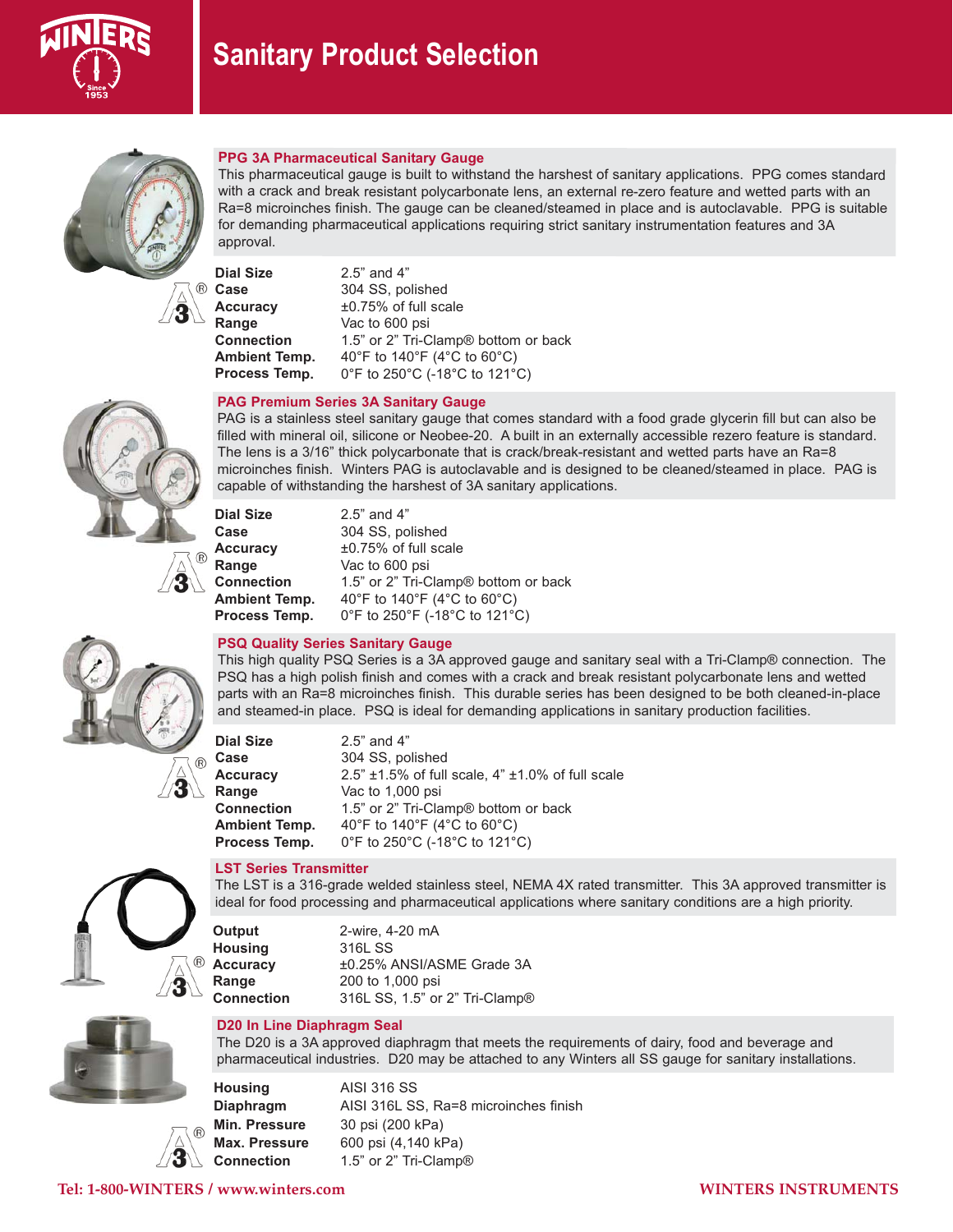# **Sanitary Product Selection**





# **PFP Series Premium Stainless Steel Liquid Filled Gauge**

The PFP is a highly accurate stainless steel liquid filled gauge. Use the PFP in situations where harmful vibration and pulsation are present. PFP is also available with StabiliZR™ pulsation suppression.

**Dial Size** 2.5", 4", 6"

**Case** AISI 304 SS **Accuracy** 2.5" ±1.5%, 4" & 6" ±1% of full scale<br> **Range** Vac to 20,000 psi **Range** Vac to 20,000 psi **Connection** 2.5" 1/4" NPT bottom, back or panel mount, 4" & 6" 1/4" or 1/2" NPT bottom or back



# **LE3 Series Transmitter**

Winters' LE3 series pressure transmitter is suitable for a variety of general purpose applications, where versatility is required. A wide range of mechanical and electrical connections are available.

**Range** Vac to 5,000 psi<br> **Output** 2-wire 4-20 mA 2-wire 4-20 mA<br>304 SS **Housing** 304 SS<br>**Connection** <sup>1</sup>/<sub>4</sub>" NPT **Connection Accuracy** ±0.5% FSO **Sensor** Ceramic



#### **TBM Series Bi-Metal Thermometer**

This 304 stainless steel thermometer with glass lens uses a bi-metallic sensing element for reliable temperature readings. TBM is manufactured with an anti-parallax dial that reduces operator reading errors TBM comes as a 1" dial pocket thermometer perfect for quick accurate readings, a 2" dial high quality laboratory thermometer and a 3" to 6" dial thermometer ideal for temperature measurement in sanitary installations. An optional acrylic lens making it ideal for food processing applications.

**Dial Size** 1" to 6" **Case** AISI 304 SS **Accuracy** ±1% of full scale **Range** -100°F to 1,000°F (-70°C to 540°C) **Connection**  $\frac{1}{4}$ " or  $\frac{1}{2}$ " NPT back, bottom and adjustable angle



# **TSN Sanitary Thermowell**

Installing a TSN allows for easy installation and replacement of bi-metallic thermometers without draining the process. TSN is 3A approve and specifically designed for the sanitary requirements of the food, dairy and pharmaceutical industries.

**Material** 316 SS **Bore** .260"<br>**Length** 2.5", **Length** 2.5", 4", 6" or 9" **Process Connect.** 1.5" or 2" Tri-Clamp® **Therm. Connect.** ½" NPT

Tri-Clamp® is a registered trademark of Tri-Clover